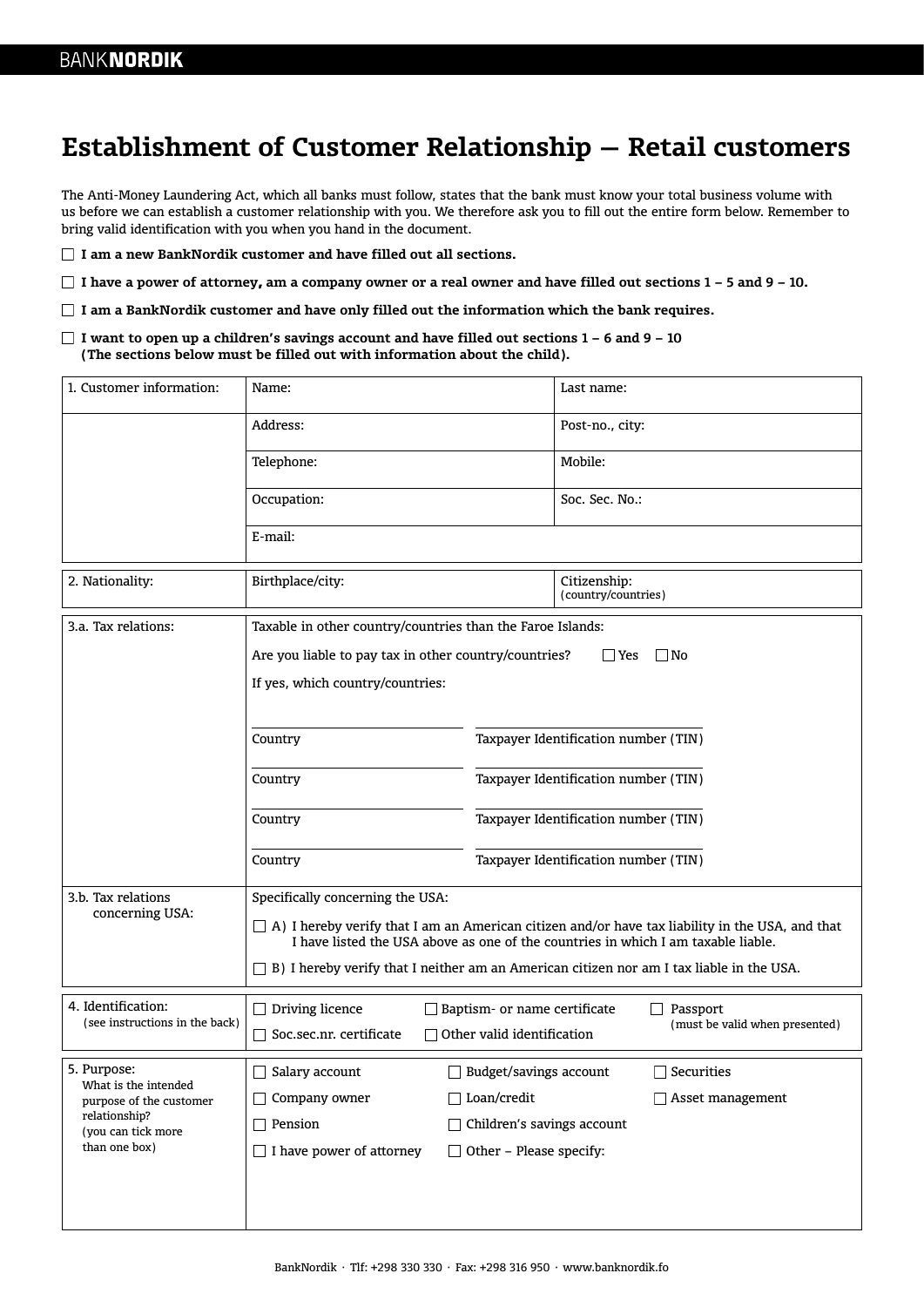| 6.a. Expected annual<br>transactions to your<br>accounts - total annual<br>income:<br>We have provided the<br>following example to make<br>it easier for you. You can<br>also simply provide total<br>annual amount. It is only<br>necessary to state annual<br>recurring amounts. | Deposits and transactions:<br>Annual amount:<br>Transactions from foreign countries (specified in 6.c) ______________ |  |  |  |
|------------------------------------------------------------------------------------------------------------------------------------------------------------------------------------------------------------------------------------------------------------------------------------|-----------------------------------------------------------------------------------------------------------------------|--|--|--|
| 6.b. Cash deposits:                                                                                                                                                                                                                                                                | Expected cash deposits at teller or ATM:                                                                              |  |  |  |
|                                                                                                                                                                                                                                                                                    | Number of annual deposits:<br>Highest single amount<br>in DKK:                                                        |  |  |  |
|                                                                                                                                                                                                                                                                                    | $0 - 3$<br>$0 - 5.000$                                                                                                |  |  |  |
|                                                                                                                                                                                                                                                                                    | More than 3 $\Box$ Specify number: _________ More than 5.000 $\Box$ State amount in DKK: _______                      |  |  |  |
| 6.c. Transactions to and                                                                                                                                                                                                                                                           | Expected transactions to foreign countries:                                                                           |  |  |  |
| from foreign countries:                                                                                                                                                                                                                                                            | Number of annual deposits:<br>Highest single amount<br>in DKK:                                                        |  |  |  |
|                                                                                                                                                                                                                                                                                    | $0 - 3$<br>$0 - 7.000$ $\Box$                                                                                         |  |  |  |
|                                                                                                                                                                                                                                                                                    | More than 3 $\Box$ Specify number: ___________ More than 7.000 $\Box$ State amount in DKK: ____________               |  |  |  |
|                                                                                                                                                                                                                                                                                    | Specify the country and the purpose of the transaction: _________________________                                     |  |  |  |
|                                                                                                                                                                                                                                                                                    | Expected transactions from foreign countries (e.g. wage from foreign employer)                                        |  |  |  |
|                                                                                                                                                                                                                                                                                    | Number of annual deposits:<br>Highest single amount<br>in DKK:                                                        |  |  |  |
|                                                                                                                                                                                                                                                                                    | $0 - 3$    <br>$0 - 7.000$ $\Box$                                                                                     |  |  |  |
|                                                                                                                                                                                                                                                                                    | More than 3 $\Box$ Specify number: ___________ More than 7.000 $\Box$ State amount in DKK:                            |  |  |  |
|                                                                                                                                                                                                                                                                                    | Specify the country and the purpose of the transaction: _____                                                         |  |  |  |
| 7. Do you act solely on<br>vour own behalf?                                                                                                                                                                                                                                        | $\Box$ Yes $\Box$ No                                                                                                  |  |  |  |
|                                                                                                                                                                                                                                                                                    | If no, then please account for the transactions that you conduct on behalf of a third party:                          |  |  |  |
|                                                                                                                                                                                                                                                                                    |                                                                                                                       |  |  |  |
|                                                                                                                                                                                                                                                                                    |                                                                                                                       |  |  |  |
| 8. Will your commitment<br>entail regular<br>transactions where<br>the amount will be<br>withdrawn in cash?                                                                                                                                                                        | $\Box$ Yes $\Box$ No                                                                                                  |  |  |  |
|                                                                                                                                                                                                                                                                                    | If yes, then please account for these transactions:                                                                   |  |  |  |
|                                                                                                                                                                                                                                                                                    |                                                                                                                       |  |  |  |
|                                                                                                                                                                                                                                                                                    |                                                                                                                       |  |  |  |
| 9. Political status:                                                                                                                                                                                                                                                               | Are you or any member of your family considered to be politically exposed persons?*                                   |  |  |  |
|                                                                                                                                                                                                                                                                                    | $\Box$ Yes $\Box$ No                                                                                                  |  |  |  |
|                                                                                                                                                                                                                                                                                    |                                                                                                                       |  |  |  |

\* Persons in some form of high government office (minister, member of parliament, diplomat, executive in public limited companies etc.), family member of such persons or have a close business relationship to such persons.